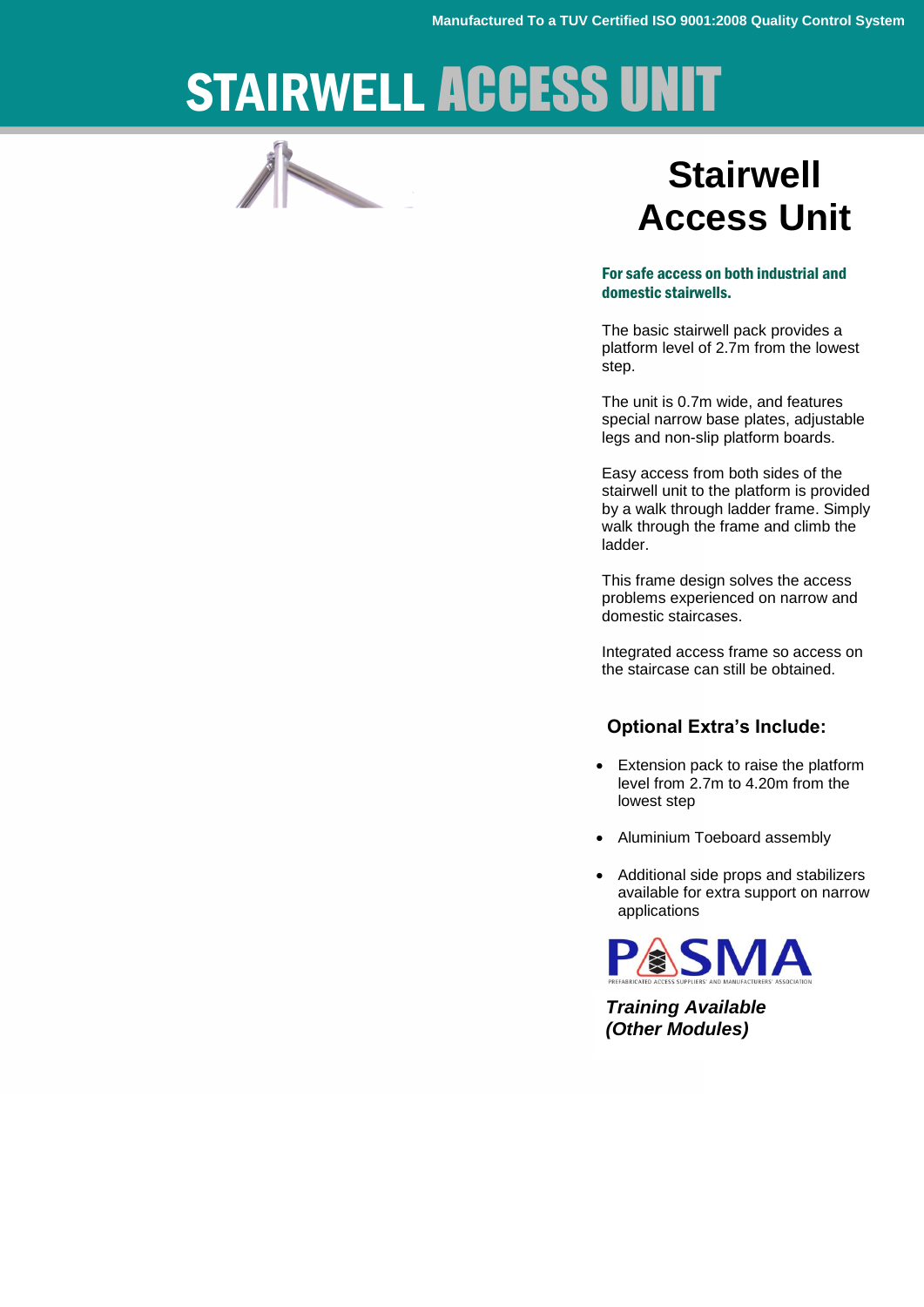# STAIRWELL SAFETY & MAINTENANCE

#### **General Safety Rules Check instructions before use.**

**A RISK ASSESSMENT must be carried out before assembly and use of this equipment.**

- 1. Do not use any Stairwell tower which is damaged, which has not been properly assembled, which is not firm and stable, and which has any missing or damaged parts.
- 2. Do not erect a Stairwell tower on unstable ground or objects such as loose bricks, boxes or blocks. Only a sound rigid footing must be used.
- 3. Ensure that the Stairwell tower is always level and the adjustable legs nuts are engaged. Position base plates as close to the stair risers as possible.
- 4. Ensure that all frames, braces and platforms are firmly in place and that all locking hooks are functioning correctly. Ensure that all frame locking clips are engaged.
- 5. Ensure that the Stairwell tower is within the maximum platform height is stated, and that the appropriate Side Props are fitted.
- 6. Stairwell towers should, wherever possible be secured to the building or other solid structure. It is good practice to tie in all Stairwell towers of any height, especially when they are left unattended.
- 7. Do not lean ladders against the Stairwell tower.
- 8. Never climb the outside of the Stairwell tower or climb on Horizontal or Diagonal braces. Do not gain access or descend from the platforms other than by the trapdoor platform and built in ladder.
- 9. Guardrails must be fitted to ALL Platforms. Toe Boards must be fitted to any Working Platform or platform where Materials are Stored.
- 10. Never jump on to or off platforms.
- 11. DO not exceed the safe working load of the platform or structure by accumulating debris, material or tools on platforms as these can be a significant additional load.
- 12. NEVER extend your adjustable legs to achieve extra height, these are for levelling only.
- 13. NEVER use a ladder or other objects on the platform to achieve additional height.
- 14. It is not permissible to attach and use hoisting facilities on Stairwell towers, unless specifically provided for by the manufacturer.
- 15. It is not permissible to attach bridging sections between a Stairwell tower and a building.

#### **MAX SAFE WORKING LOAD FOR PLATFORM / STRUCTURE 150KG**

|                        | <b>Stairwell Extension Unit</b> |
|------------------------|---------------------------------|
| <b>Platform Height</b> | 4.20m (From Lowest Step)        |
| Safe Working Load      | 150Kg                           |
| <b>Dimensions</b>      | 0.7m Width x 1.5m Length        |



**Stairwell Access unit complete with the 4.20m extension kit implemented. STABILIZERS improve the STABILITY of the Stairwell tower. Position the SIDE PROPS symmetrically to obtain MAXIMUM STABILITY.**

### **General Maintenance Rules**

- 1. Ensure that the Stairwell tower is kept clean, especially the spigots and sockets. These should fit together with ease and be secured by an interlock clip.
- 2. Check frames and braces, adjustable legs and boards for paint, grit, burrs etc. Remove any foreign substance with a light wire brush. Check no slip hazards exist on the platform.
- 3. Where brace, ladder and platform hooks attach the frames, ensure that the frame rungs are kept clean.
- 4. Ensure that all locking hooks function correctly. If necessary lubricate with light oil.
- 5. The inside diameter of all hooks should be kept clean to ensure they fit to other components without being forced.
- 6. If in any doubt about the proper use and maintenance of the Stairwell tower equipment, consult the manufacturer.
- 7. Do not misuse or abuse the Stairwell tower with heavy objects, hammers etc.
- 8. Do not throw components in and out of vehicles or to the ground when the tower is being dismantled. Such abuse may reduce the structural integrity of the Stairwell tower.
- 9. Under no circumstances use a Stairwell tower which is damaged, has not been properly assembled, is it not rigid and which has any missing parts.

**REMEMBER YOUR SAFETY DEPENDS ON THE SAFE ASSEMBLY AND USE OF THIS EQUIPMENT. RESPECT IT.**

# **EURO TOWERS LTD**

### UK Manufacturer of Aluminium Access Equipment

Tel: +44 (0) 1604 644 774 | Web: www.EuroTowers.co.uk | Email: Sales@eurotowers.co.uk Euro Towers Ltd, Unit 5, Edgemead Close, Round Spinney Ind Est, Northampton, NN3 8RG